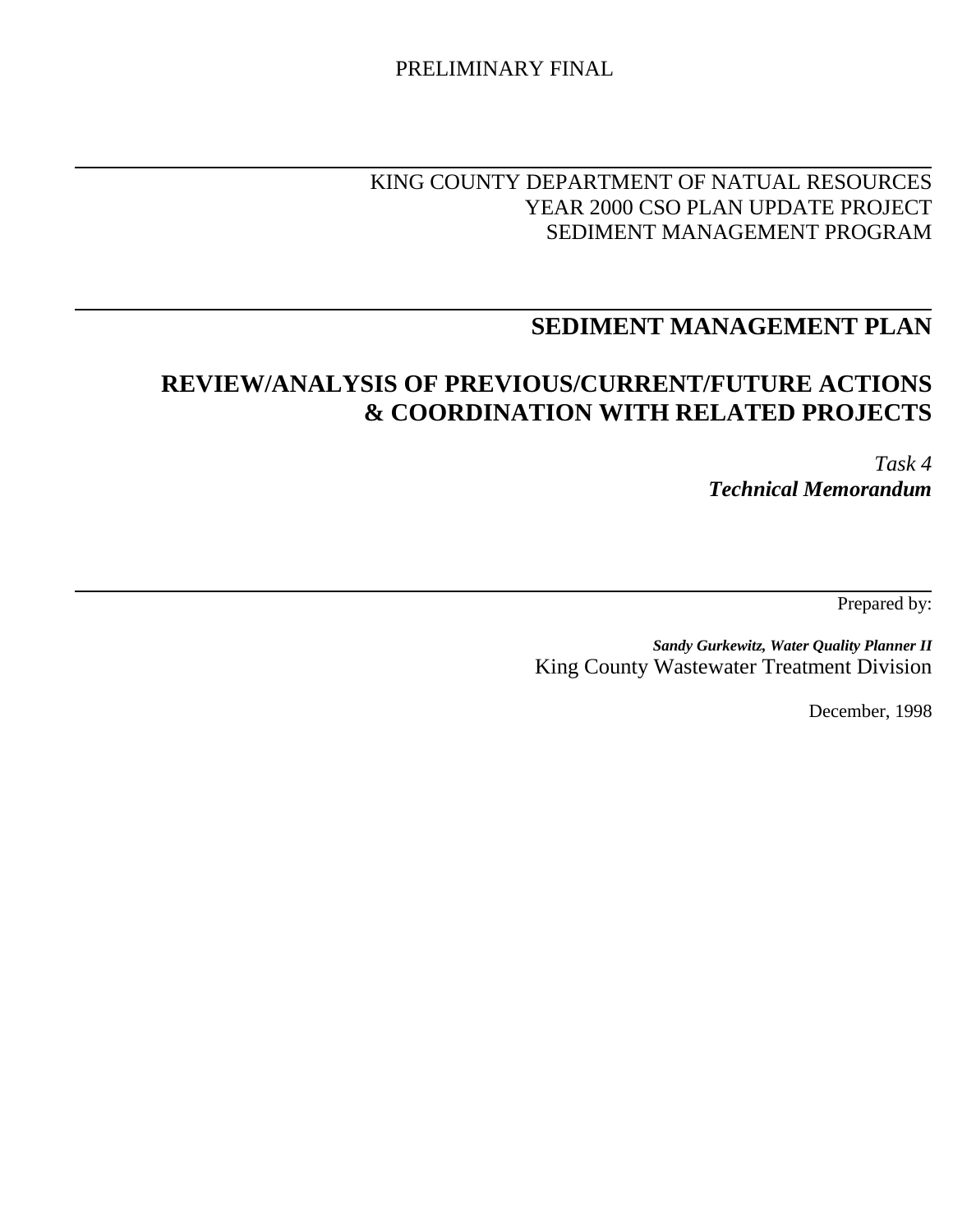The purpose of Task 4 was to review previous actions taken by King County to control CSOs to determine the effectiveness of these actions in reducing contaminated sediments, and to coordinate with current and future projects, plans and programs involving CSOs. This was accomplished by reviewing relevant documents and meeting with King County representatives from the following programs and projects.

- Water and Land Resources Division (WLRD)
- Denny/Lake Union Project
- Elliott Bay/Duwamish Restoration Panel (EBDRP)
- Regional Wastewater Services Plan (RWSP)
- Combined Sewer Overflow Water Quality Assessment (WOA)
- Industrial Waste Program (Industrial Waste)
- Combined Sewer Overflow (CSO) Program
- National Pollutant Discharge Elimination System (NPDES) Permits for treatment facilities and CSOs
- Inflow and Infiltration Program
- Total Maximum Daily Loads (TMDLs)

Other programs examined relevant to CSOs and sediment management included: NOAA Report on Sediment Contamination, EPA Report on Sediment Contamination and current work on Slip No. 4 in the Duwamish River. The results of this review and discussions with project managers are summarized in the following table.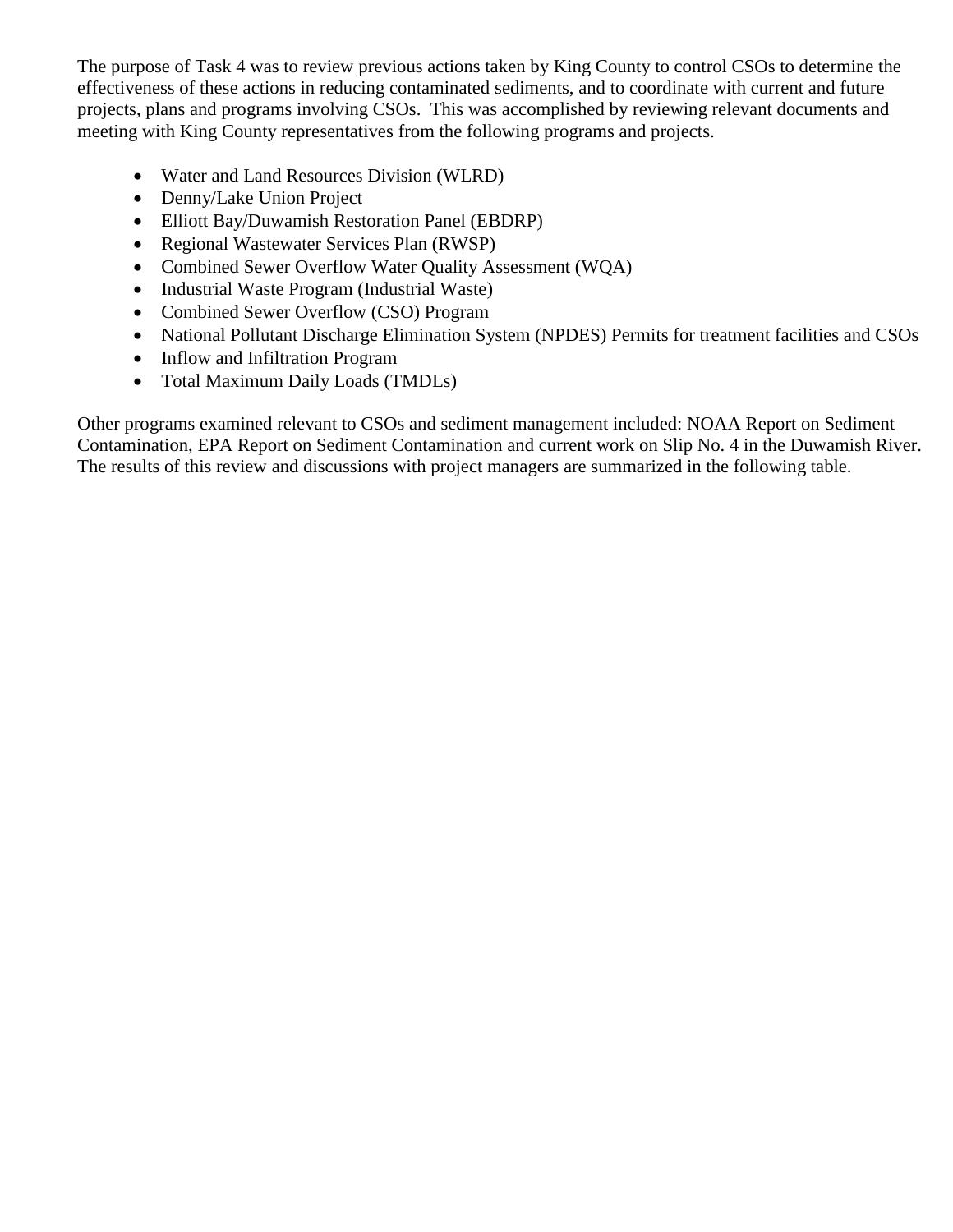| <b>Program or Project</b>                          | <b>Program or Project Description</b>                                                                                                                                                                                                                                                                                                                                                                                                                                                                                                                                                                                                                                                                                                                                                                                                                                                                                                                                                                                                                                                                                                                                       | <b>Relationship to Sediment Management</b>                                                                                                                                                                                                                                                                                            | Lead Agency/<br><b>Contact</b>                           |
|----------------------------------------------------|-----------------------------------------------------------------------------------------------------------------------------------------------------------------------------------------------------------------------------------------------------------------------------------------------------------------------------------------------------------------------------------------------------------------------------------------------------------------------------------------------------------------------------------------------------------------------------------------------------------------------------------------------------------------------------------------------------------------------------------------------------------------------------------------------------------------------------------------------------------------------------------------------------------------------------------------------------------------------------------------------------------------------------------------------------------------------------------------------------------------------------------------------------------------------------|---------------------------------------------------------------------------------------------------------------------------------------------------------------------------------------------------------------------------------------------------------------------------------------------------------------------------------------|----------------------------------------------------------|
|                                                    |                                                                                                                                                                                                                                                                                                                                                                                                                                                                                                                                                                                                                                                                                                                                                                                                                                                                                                                                                                                                                                                                                                                                                                             |                                                                                                                                                                                                                                                                                                                                       |                                                          |
| <b>Combined Sewer</b><br>Overflow (CSO)<br>Program | Since the 1960's, King County has been conducting CSO control<br>projects to improve water quality in the Seattle-King County area. The<br>County first formalized its CSO Program with the development of its<br>1979 CSO Control Program. The Program was subsequently updated in<br>1988 to address State Department of Ecology requirements that were<br>promulgated in January 1987. The 1988 CSO Control Plan identified<br>projects and presented a schedule to meet state CSO regulations. The<br>Program also included source control, frequency and volume reduction,<br>and system planning.                                                                                                                                                                                                                                                                                                                                                                                                                                                                                                                                                                     | Management of contaminated sediments off CSO<br>outfalls is included under the CSO Program except<br>for sediment remediation projects related to the<br><b>NOAA Consent Decree.</b>                                                                                                                                                  | King County - WTD<br>Laura Wharton<br>$(206) 684 - 1238$ |
| Regional Wastewater<br>Services Plan (RWSP)        | The RWSP is a long-range plan for wastewater services in King County<br>and adjacent areas. The RWSP is a long-range plan for wastewater<br>services in King County and adjacent areas. The 1988 CSO Control<br>Plan was updated as part of the RWSP effort.<br>In the RWSP, King County's CSO control program is designed to<br>reduce CSOs to an average of one overflow per outfall per year.<br>Proposed CSO projects include CSO control facilities, storage tanks, on-<br>site treatment, and connection and repair of old systems. The following<br>lists CSO control projects included in the RWSP.<br>$Harbor - 1998$<br>Michigan $-2022$<br>$Brandon - 2022$<br>Denny Way $-2006$<br><b>MLK - 2008</b><br>Chelan $-2024$<br>Henderson $-2009$<br>Connecticut $-2026$<br>Norfolk $-2009$<br>King Street $-2026$<br>$Hand-2026$<br>S. Magnolia $-2010$<br>$8^{th}$ Ave – 2027<br>$SW$ Alaska $-2010$<br>$Murray - 2010$<br>W. Michigan $-2027$<br>Barton $-2011$<br>Terminal 115 - 2027<br>$3rd$ West – 2029<br>North Beach - 2011<br>University Montlake - 2015<br>Ballard $-2029$<br>$11^{th}$ Ave - 2030<br>$Hand-2017$<br>West Point $-2018$<br>$Lander - 2019$ | If CSOs are effectively reduced or eliminated,<br>sediment quality around outfalls are expected to<br>improve slightly or remain the same. As part of the<br>planning effort, evaluations of existing sediment<br>contamination and the possibility of<br>recontamination, with and without CSO source<br>control will be considered. | King County-WTD<br>Laura Wharton<br>$(206) 684 - 1238$   |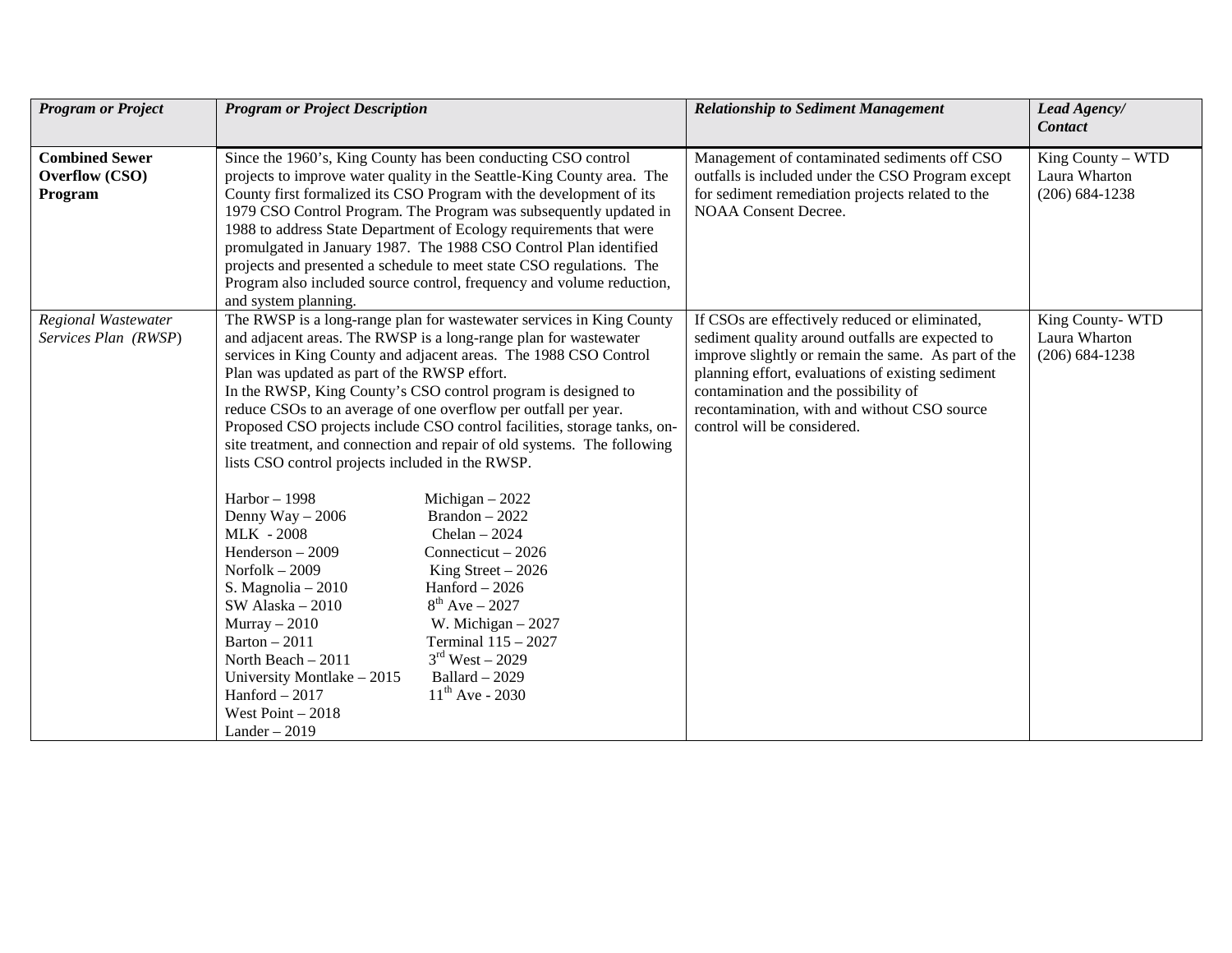| <b>Combined Sewer Overflow</b> | The WQA examined potential risk to aquatic organisms, wildlife, and                                                                                 | WQA identifies historical sediment contamination               | King County - WTD    |
|--------------------------------|-----------------------------------------------------------------------------------------------------------------------------------------------------|----------------------------------------------------------------|----------------------|
| Water Quality Assessment       | humans from overall environmental conditions surrounding CSOs and                                                                                   | as a source of current water quality degradation.              | <b>Sydney Munger</b> |
| (WQA)                          | from CSO outfalls alone. Risk from contaminants of potential concern                                                                                | The WQA provides:                                              | $(206)$ 296-1970     |
|                                | (COPCs) in marine sediments was evaluated as part of this study.                                                                                    | select data on sediment contamination around                   |                      |
|                                | Bioassays, benthic surveys and previous monitoring results were used to                                                                             | CSO <sub>s</sub> ;                                             |                      |
|                                | establish baseline conditions that were compared to sediment hazard                                                                                 | a sense of the level of contaminants in the river<br>$\bullet$ |                      |
|                                | quotients developed from SQS values and other parameters. Wildlife                                                                                  | and the contribution from sediments;                           |                      |
|                                | hazard quotients were developed for spotted sandpipers, river otters,                                                                               | a selection process for COPCs; and<br>٠                        |                      |
|                                | bald eagle, and great blue herons from studies of surrogate species and                                                                             | a risk assessment model to be used (or<br>٠                    |                      |
|                                | existing data. Chemical exposure pathways from food ingestion,                                                                                      | modified) as an evaluative tool.                               |                      |
|                                | sediment ingestion and combined pathways were all evaluated. Risks                                                                                  |                                                                |                      |
|                                | were predicted to sandpipers from lead, copper, PCBs, and zinc in their                                                                             | WQA model will help answer: "If we turned off                  |                      |
|                                | food. In addition, lead posed a low risk to bald eagles and otters.                                                                                 | CSOs today, when will the river reach stability with           |                      |
|                                | Human cancer and non-cancer risk assessments from fish and shellfish                                                                                | natural recovery?" and "How much do we expect                  |                      |
|                                | ingestion were also conducted. PCBs and arsenic in fish posed health                                                                                | removal of CSOs to improve water quality?"                     |                      |
|                                | risks for humans consuming seafood about two times per month. Risks                                                                                 | However, no model currently measures sediment                  |                      |
|                                | to aquatic life and wildlife from CSOs were determined to be minimal.                                                                               | right in front of the outfall.                                 |                      |
|                                | Risks to humans from bacteria and pathogens in CSO discharges was                                                                                   |                                                                |                      |
|                                | considered to be small, however it was determined to be the most                                                                                    | Need to determine if additional sediment data is               |                      |
|                                | significant risk to humans from CSOs.                                                                                                               | required to answer these questions.                            |                      |
| Denny Way/Lake Union           | A site offshore of the Denny Regulator was remediated as a voluntary                                                                                | The Sediment Remediation Plan identifies areas of              | King County - WTD    |
| <b>CSO</b> Control Project     | demonstration project and interim solution for improving sediment                                                                                   | contaminated sediments offshore of the Denny CSO               | Judy Cochran         |
|                                | quality in Elliott Bay. In 1990, a three-foot cap was placed at the Denny                                                                           | and proposed remediation methods. The schedule                 | $(206) 684 - 1351$   |
|                                | Way CSO. As part of its CSO control program, King County is                                                                                         | and alternative selection for these three sites will be        |                      |
|                                | proposing to store and treat CSOs to control the Denny CSO and                                                                                      | determined as part of the Sediment Management                  |                      |
|                                | County and City CSOs to east and south Lake Union to one event per                                                                                  | Plan.                                                          |                      |
|                                | year per outfall. The existing CSO outfall will be extended from its                                                                                |                                                                |                      |
|                                | current location to the eastern limit of the Denny Way cap, and a new                                                                               |                                                                |                      |
|                                | outfall will be constructed to discharge treated flows from the new CSO                                                                             |                                                                |                      |
|                                | control facility. This outfall will cross the Denny Way cap, and extend                                                                             |                                                                |                      |
|                                | to a water depth of approximately 60 feet mean lower low water. It will                                                                             |                                                                |                      |
|                                | terminate at the western limit of the Denny Way cap. A sediment                                                                                     |                                                                |                      |
|                                | chemical characterization was completed in September 1997. A                                                                                        |                                                                |                      |
|                                | Sampling and Analysis Plan was completed in February 1998. A                                                                                        |                                                                |                      |
|                                | Sediment Remediation Plan will be finalized in early 1999.                                                                                          |                                                                |                      |
|                                |                                                                                                                                                     |                                                                |                      |
|                                | Sediments removed during the outfall construction will be disposed of<br>at an upland site. Demolition of the old outfall will also occur under the |                                                                |                      |
|                                | Denny Project and contaminated sediments removed during that                                                                                        |                                                                |                      |
|                                | construction will also be disposed of at an upland site. All areas will be                                                                          |                                                                |                      |
|                                |                                                                                                                                                     |                                                                |                      |
|                                | backfilled with clean sediments as appropriate.                                                                                                     |                                                                |                      |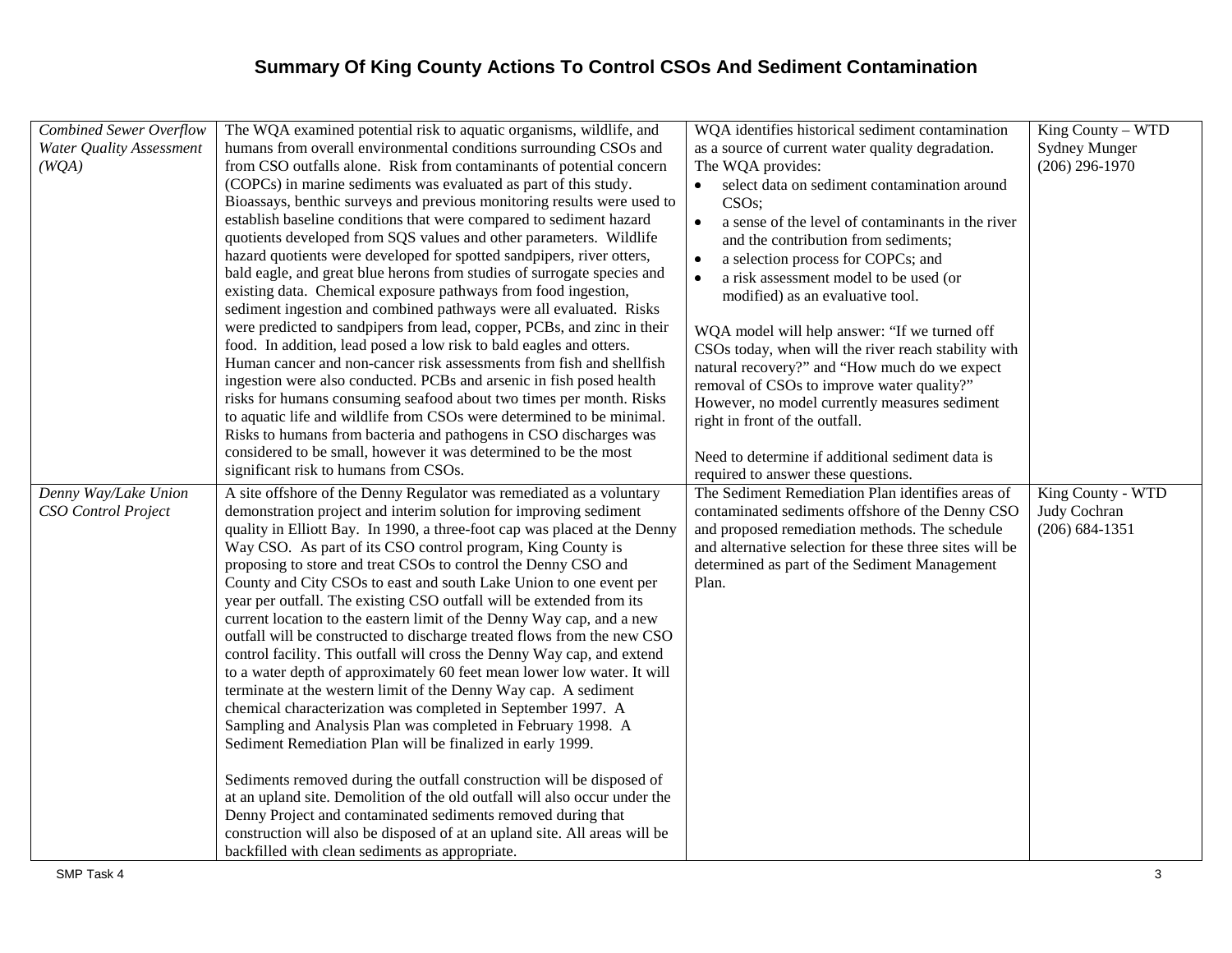| <b>NPDES</b> Permits for | The National Pollutant Discharge Elimination System (NPDES) permit        | Regulatory requirements for maintenance and            | King County - WTD   |
|--------------------------|---------------------------------------------------------------------------|--------------------------------------------------------|---------------------|
| Renton, West Point and   | program regulates direct discharges of Industrial process wastewaters,    | improvement of marine sediment quality.                | Karen Huber         |
| associated CSOs          | and stormwaters to surface waters of the state. The Department of         |                                                        | $(206) 684 - 1246$  |
|                          | Ecology has delegated authority to adminsiter the NPDES program in        | The sediment standards have a secton on source         |                     |
|                          | Washington State. Individual NPDES permits for King County's              | control to achieve sediment standards and this is      |                     |
|                          | municipal wastwater treatment plants provide detailed information on      | administered through the NPDES permit.                 |                     |
|                          | effluent limitations process whole effluent, CSO control, sediment        |                                                        |                     |
|                          | management and more Ecology regulates municipal stormwater under a        |                                                        |                     |
|                          | general permit program known as "the Baseline General Permit for the      |                                                        |                     |
|                          | Control of Municipal Stormwater."                                         |                                                        |                     |
|                          | King County is required, under conditions of its NPDES permit s, to       |                                                        |                     |
|                          | develop a plan monitoring marine sediments in the vicinity of it's        |                                                        |                     |
|                          | wastewater treatment plant and CSOs outfalls. In 1995, King County        |                                                        |                     |
|                          | submitted its Sediment Baseline Monitoring Plan outlining which           |                                                        |                     |
|                          | facilities and CSOs it would monitor from 1995 to 1997. Since 1998        |                                                        |                     |
|                          | King County submits an annual Sediment Sampling & Analysis Plan to        |                                                        |                     |
|                          | Ecology detailing which sites will be monitored for that particular year. |                                                        |                     |
|                          | Information obtained through these monitoring efforts is reported to      |                                                        |                     |
|                          | Ecology every year, and is included in the Annual CSO report, the 5-      |                                                        |                     |
|                          | Year CSO Updates and as part of the County's annual Marine Water          |                                                        |                     |
|                          | <b>Quality Status Reports.</b>                                            |                                                        |                     |
|                          | Required CSO activities are re-evaluated every 5 years during permit      |                                                        |                     |
|                          | renewal. If sediment management is incorporated into CSO planning,        |                                                        |                     |
|                          | SMP projects and reporting would need to be consistent with the permit    |                                                        |                     |
|                          | cycle and included in all reports to Ecology.                             |                                                        |                     |
| Total Maximum Daily      | In 1991 environmental groups sued EPA over lack of progress on            | The standards for sediment cleanup are determined      | Ecology/King County |
| Loads (TMDLs)            | Washington's TMDLs (the suit was amended in 1994). EPA settled            | on a case-by-case basis. The TMDL wasteload and        | Pam Elardo          |
|                          | with the litigants and signed a memorandum of agreement (MOA) with        | load allocation process may result in setting effluent | $(206) 689 - 3699$  |
|                          | Ecology in October 1997 outlining a plan for Ecology to complete all of   | quality standards for discharge from County CSOs.      |                     |
|                          | the required TMDLs over a 15-year period ending in 2013. If               | TMDLs for sediments could influence sediment           | King County- WTD    |
|                          | Washington State does not complete the TMDLs, according to the MOA        | monitoring under NPDES permits.                        | Karen Huber         |
|                          | schedule, or if the submitted TMDLs are not approved by EPA, deemed       |                                                        | $(206) 684 - 1246$  |
|                          | not approveable by EPA, EPA will take steps "deemed appropriate",         |                                                        |                     |
|                          | which may include taking the lead on TMDL development.                    |                                                        |                     |
|                          | Through the Department of Ecology's Needs Assessment for the Cedar-       |                                                        |                     |
|                          | Green Water Quality Management Area, Ecology, along with local            |                                                        |                     |
|                          | stakeholders, determined establishment of TMDLs for sediments in the      |                                                        |                     |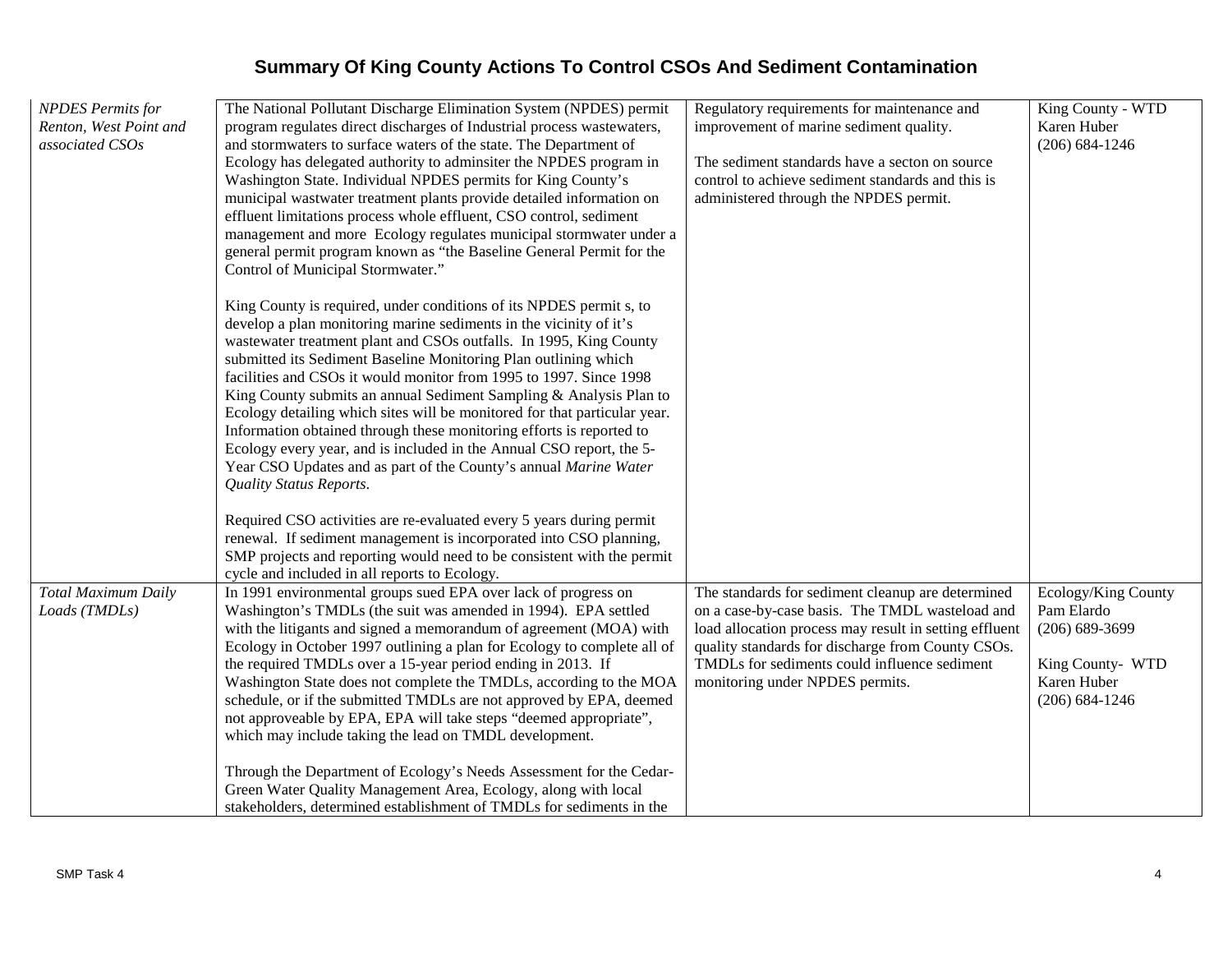| <b>Total Maximum Daily</b>     | Duwamish River/Elliott Bay and Lake Union and the Ship Canal as a         |                                                    |                        |
|--------------------------------|---------------------------------------------------------------------------|----------------------------------------------------|------------------------|
| Loads (TMDLs)                  | high priority. $1$                                                        |                                                    |                        |
| (continued)                    |                                                                           |                                                    |                        |
|                                | A joint WLRD and WTD group addressing King County's potential             |                                                    |                        |
|                                | participation in developing TMDLs has met over the past year to discuss   |                                                    |                        |
|                                | opportunities to incorporate TMDLs work into existing King County         |                                                    |                        |
|                                | projects. In July 1998, the group recommended to that King County         |                                                    |                        |
|                                | assume technical leadership for County TMDLs. As a result, the            |                                                    |                        |
|                                | County has hired a staff person from Ecology to assist in developing      |                                                    |                        |
|                                | TMDLs. The group prioritized sediment TMDLs for the Duwamish and          |                                                    |                        |
|                                | Elliott Bay and for Lake Union and the Ship Canal to be the first         |                                                    |                        |
|                                | priority.                                                                 |                                                    |                        |
| <b>Inflow and Infiltration</b> | Inflow (stormwater entering the sewer system from roofs, manhole          | Relationship of I/I program to sediment            | King County - WTD      |
| (I/I) Program                  | covers, and catch basins) and infiltration (stormwater and groundwater    | management is limited. I/I is not a significant    | <b>Gunars Sreibers</b> |
|                                | entering the sewer system from defective pipes and pipe joints)           | source of sediments and what sediments are         | $(206) 684 - 2113$     |
|                                | comprises 75% of the peak wastewater flow in the separated portion of     | generated are fairly benign unless they are being  |                        |
|                                | the regional collection system, 95% of which enters through collection    | generated from a commercial/industrial area. These |                        |
|                                | systems owned by local sewer agencies. These local collection systems     | sources are managed through King County's          |                        |
|                                | are linked to King County treatment facilities and can affect CSOs in     | Industrial Waste and Local Hazardous Waste         |                        |
|                                | those parts of the regional collection system tributary to the West Point | Management Programs. I/I sources impacting         |                        |
|                                | Treatment Plant. King County is about to embark on a cooperative          | sediment quality are groundwater, drainage from    |                        |
|                                | long-term regional I/I control program with all 32 local service          | roofs, drainage from roadways, and storm drains.   |                        |
|                                | providers tributary to the regional wastewater treatment and conveyance   |                                                    |                        |
|                                | system. This \$31 million program will define where I/I is coming from,   |                                                    |                        |
|                                | determine the cost effectiveness of I/I removal and develop mechanisms    |                                                    |                        |
|                                | to reduce current and future I/I levels. Findings and recommendations     |                                                    |                        |
|                                | from this work will be available late in 2003.                            |                                                    |                        |
| <b>Elliott Bay/Duwamish</b>    | EBDRP was initiated as a result of a Natural Resource Damage              | Guiding program in evaluating cleanup activities   | King County - WLRD     |
| <b>Restoration Program</b>     | Assessment lawsuit by NOAA (United States et. al. v. City of Seattle      | related to the lawsuit in Elliott Bay and the      | Bob Swartz, Panel Rep  |
| (EBDRP)                        | and the Municipality of Metropolitan Seattle, Case 90-395) to recover     | Duwamish River. Provides immunity from third       | and Chair Sediment     |
|                                | damages for injury to resources caused by contaminants in storm drains    | party lawsuits under CERCLA. Does not provide      | Work Group             |
|                                | and CSOs. A Consent Decree was agreed to by the City of Seattle and       | immunity from third party lawsuits under MTCA.     | $(206)$ 296-8246       |
|                                | King County (as Metro) which allocates money for the cleanup of CSO       |                                                    |                        |
|                                | sites identified through the EBDRP. In 1992, a technical working          |                                                    | Pat Romberg            |
|                                | group to EBDRP identified 24 potential sediment remediation sites         |                                                    | $(206)$ 296-8251       |
|                                | associated with King County and City of Seattle CSOs and storm drains.    |                                                    |                        |
|                                | Of these 24 sites, four were selected for further investigation and       |                                                    |                        |
|                                | cleanup studies and work plans were developed. In addition, a number      |                                                    |                        |
|                                | of cleanup projects have been started and others completed.               |                                                    |                        |

**<sup>1</sup>** The Department of Ecology is still discussing the prioritization and time line for development of sediment TMDLs.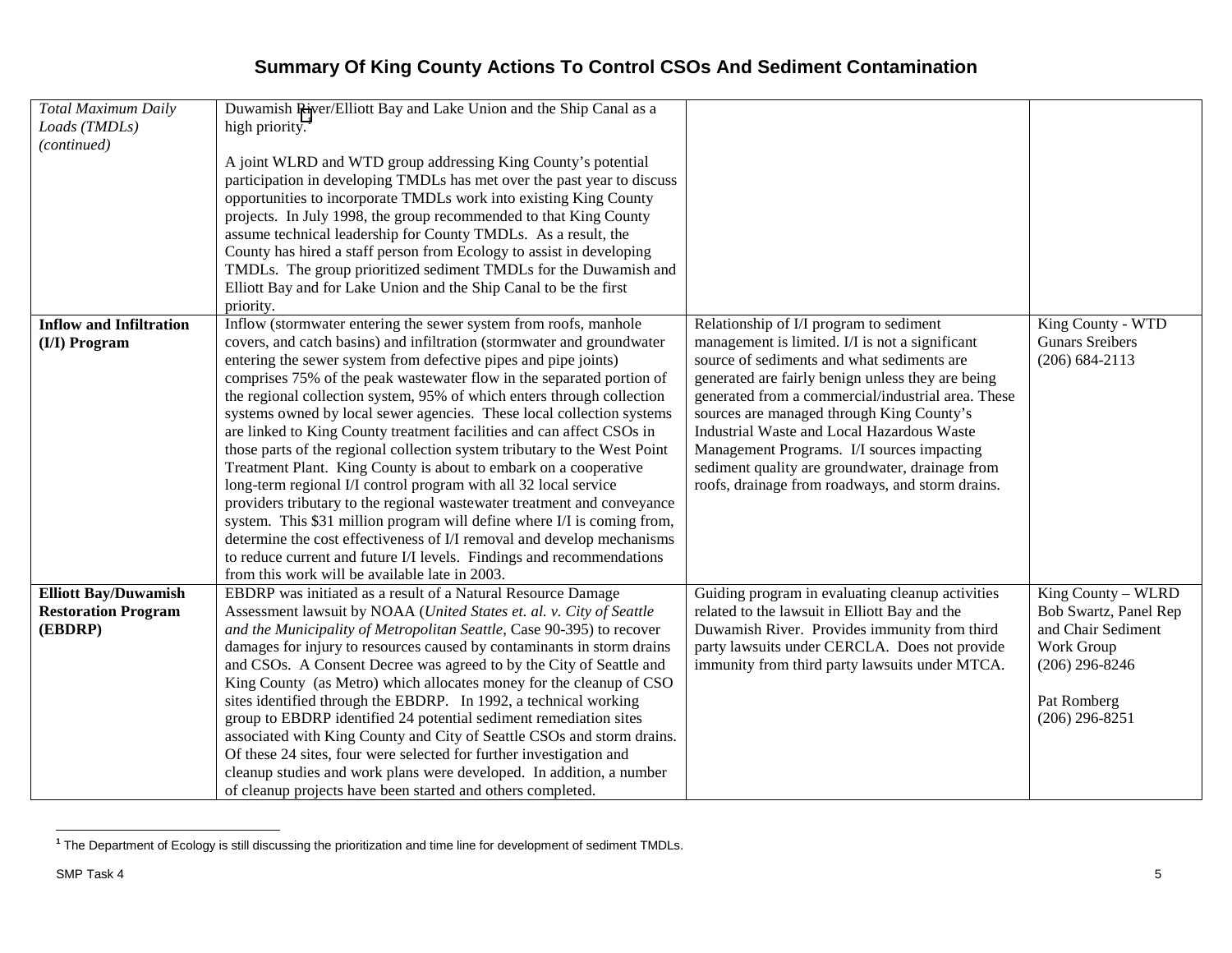| Pier 53-55 Sediment         | The Pier 53-55 Sediment Capping Project is an EBDRP project and                   | The first King County CSO site remediated under     | City of Seattle, SPU       |
|-----------------------------|-----------------------------------------------------------------------------------|-----------------------------------------------------|----------------------------|
| <b>Capping Project</b>      | covers 4.5 acres and involves two different types of sediment                     | the NOAA lawsuit. Provides a case study for thick   | Cheryl Paston              |
|                             | remediation. A 3-ft thick cap covering approximately 2.9 acres was                | capping and enhanced natural recovery. Provides     | $(206) 684 - 4609$         |
|                             | placed on the portion of the site lying in relatively deep water. High            | basic information on sediment contamination from    |                            |
|                             | levels of PCBs, mercury, cadmium, silver, LPAHs and PAHs were                     | CSO <sub>s</sub> .                                  | <b>EBDRP</b> Panel Project |
|                             | identified. The Pier 53/55 site was remediated with a sediment cap in             |                                                     | Coordinator not yet        |
|                             | 1992. Monitoring was conducted in 1992, 1993, and 1996.                           |                                                     | assigned.                  |
| Norfolk Sediment            | The Norfolk Sediment Remediation Project is an EDBRP project and                  | One of a number of King County CSO sites being      | King County - WLRD         |
| <b>Remediation Project</b>  | will be completed in February/March 1999. Overall area to be                      | remediated as part of the NOAA lawsuit. Source      | Priscilla Hackney          |
|                             | remediated is approximately 400 by 125 feet. The boundary for                     | Control Study may provide insight into phthalate    | $(206) 684-1791$           |
|                             | remediation is being set by PCBs to the non-detect level. Current                 | contamination of sediments. Will provide basic      |                            |
|                             | modeling suggests that about 30% of the area will be recontaminated by            | information on sediment contamination and           | Pat Romberg                |
|                             | phthalates. A source control investigation for phthalates will be started         | recontamination from potential CSOs.                | $(206)$ 296-8251           |
|                             | during current remediation activities for PCBs.                                   |                                                     |                            |
|                             |                                                                                   |                                                     | <b>EDBRP</b> Panel Project |
|                             | The scope of work has been completed for the first phase of a Phthalate           |                                                     | Coordinator                |
|                             | Source Control Study. The study will be completed by mid 1999 and                 |                                                     | Glen St. Amant, The        |
|                             | will provide direction on additional work to be done at this site.                |                                                     | Muckleshoot Tribe.         |
| Duwamish/Diagonal           | The Duwamish/Diagonal Sediment Remediation Project is an EBDRP                    | This site is one of a number of King County CSO     | King County - WLRD         |
| <b>Sediment Remediation</b> | project that is part way through developing a clean up plan. A site               | sites being remediated as part of the NOAA lawsuit. | Priscilla Hackney          |
| Project                     | assessment and a cleanup alternative evaluation were completed last               | Provides case study for phthalate cleanup methods   | $(206) 684 - 1791$         |
|                             | year, and the cleanup area determined. The cleanup area was divided               | and basic information on sediment contamination or  |                            |
|                             | into north and south areas. However, only the north area will be cleaned          | recontamination from CSOs.                          | Pat Romberg                |
|                             | up under the Consent Decree <sup>2</sup> . Recontamination by phthalates has been |                                                     | $(206)$ 296-8251           |
|                             | predicted to be a problem at this site. The boundary for remediation has          |                                                     |                            |
|                             | been set by phthalate contamination. The team is currently looking for a          |                                                     | <b>EBDRP</b> Panel Project |
|                             | model or recontamination prediction method to use at this site. The               |                                                     | Coordinator not yet        |
|                             | team is waiting for the consent decree to provide more funds to                   |                                                     | assigned.                  |
|                             | complete the necessary steps. This could take up to a year before                 |                                                     |                            |
|                             | contract documents are issued.                                                    |                                                     |                            |
| Elliott Bay Central Seattle | Sediment cores and bioassay samples were collected and analyzed in the            | This site is one of the four sites identified for   | City of Seattle, SPU       |
| Waterfront Cleanup Study    | summer and fall of 1996. Due to projected shortfalls in the sediment              | remediation as part of the NOAA lawsuit.            | Cheryl Paston              |
|                             | planning and design budget, the Seattle Waterfront Cleanup project was            |                                                     | $(206) 684 - 4609$         |
|                             | put on indefinite hold in January 1997. Accordingly, evaluation of the            |                                                     |                            |
|                             | data was limited to routine quality assurance/quality control.                    |                                                     | <b>EBDRP</b> Panel Project |
|                             | Discussions regarding options for resuming the project continued                  |                                                     | Coordinator not yet        |
|                             | through 1997.                                                                     |                                                     | assigned                   |

<sup>&</sup>lt;sup>2</sup> King County Department of Natural Resources, 1998. "Water Quality Status Report for Marine Waters, 1996." Pages 3-12<br>SMP Task 4